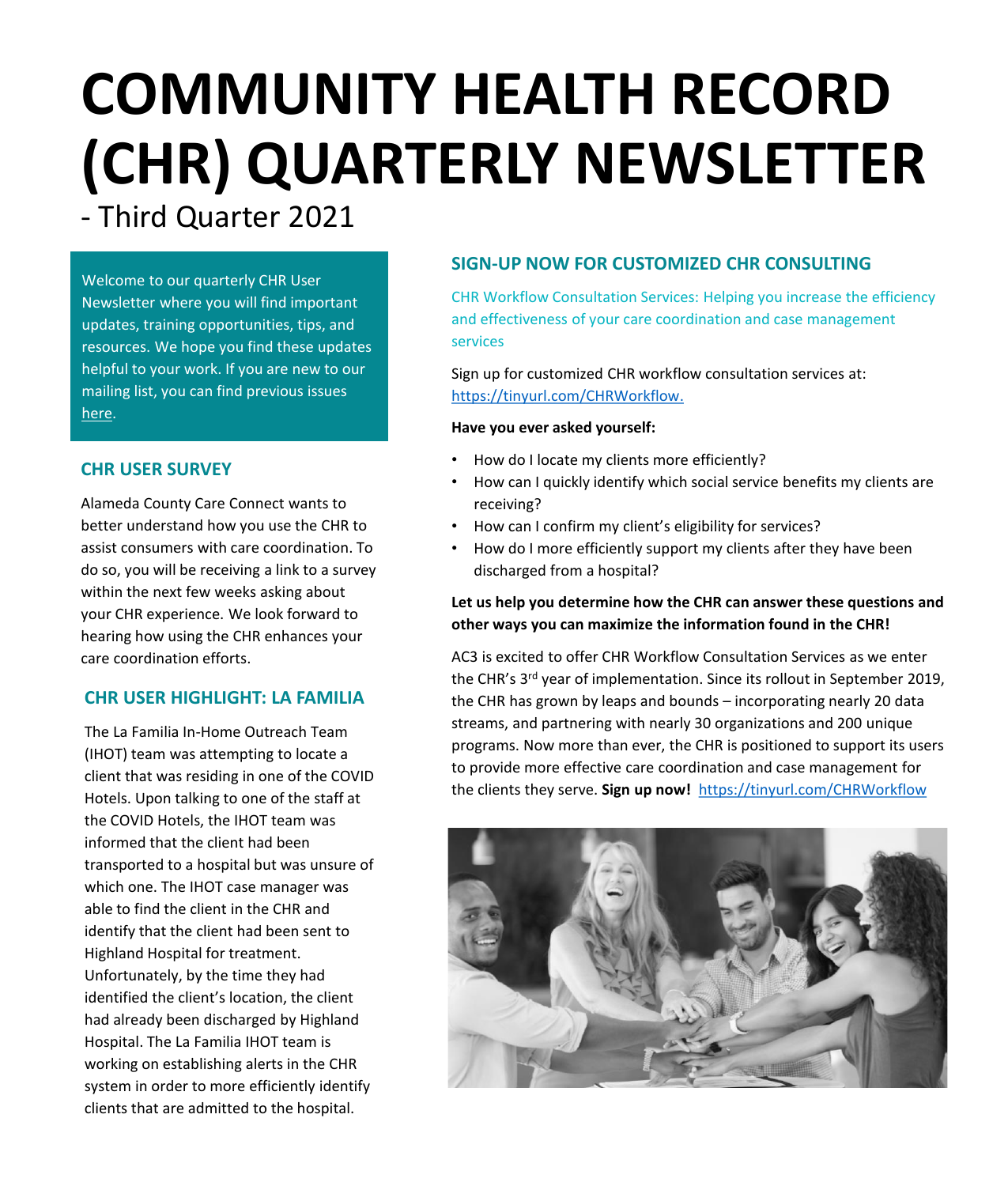## **WHAT'S NEW**

#### New Organizations Joining the CHR

We would like to welcome the following new organizations and programs to the CHR!

#### **New Organizations:**

- [City of Fremont](https://www.fremont.gov/) : Homeless Services, Counseling, Case Management, Youth SUD, Diversion
- [Berkeley Food and Housing Project](https://bfhp.org/): Shelter plus Care, Albany Hope, AC Care Team, Berkeley Respite Program
- [Titanium Healthcare](https://tihealthcare.com/)

#### **New Programs:**

- [Bonita House](https://bonitahouse.org/): CalWORKS and Dual Diagnosis
- [STARS:](https://www.starsinc.com/alameda-county/) TAY IHOT and TAY Level 1 Outpatient
- [Telecare](https://www.telecarecorp.com/): Willow Rock PHF
- [West Oakland Health Council:](https://westoaklandhealth.org/) Maternal Health and Population Health
- [Sutter Health Alta Bates Summit Medical Center:](https://www.sutterhealth.org/absmc) Care Coordination

## Berkeley Food & Housing Project: Paving the Way for Improved Cross-Sector Partnership

This August, the Berkeley Food and Housing Project (BFHP) became the first non-HIPAA covered entity (NCE) to go live on the CHR. Four different BFHP managers, representing four teams, now have access to this tool: the AC Care Team; Berkeley Respite; Shelter Plus Care; and Albany HOPE. These teams will now use the CHR to focus on preparing consumer documents for mental health disability certification, and to gather information about mental and physical health challenges affecting consumers' access to housing resources.

The launch of the BFHP CHR pilot also provides a working blueprint for AC Care Connect's goal of onboarding additional NCE's. Unlike their HIPAA-covered counterparts, NCE's require more front-end coordination and tracking to get trained and have additional limitations around safeguarding and disclosing protected health information. The cooperative work between BFHP and AC Care Connect has generated valuable best practices and insights that help to deal with these unique challenges. As more NCE's are expected to go live in the CHR in the future, this

## **Upcoming Trainings**

All CHR trainings are updated on Elemeno. Click [here](https://careconnect.ucsf.edu/ACCC/index.html) to view and register for upcoming trainings.

| October 13th              | October 21st              | October 25 <sup>th</sup>  |
|---------------------------|---------------------------|---------------------------|
| $9:00AM -$                | $2:00 - 3:30$ PM          | 1:00 – 4:00PM             |
| 12:00PM                   | <b>CHR Refresher</b>      | <b>CHR "New User"</b>     |
| <b>CHR "New User"</b>     | <b>Training</b>           | <b>Training</b>           |
| <b>Training</b>           |                           |                           |
| November 10 <sup>th</sup> | November 18 <sup>th</sup> | November 30 <sup>th</sup> |
| $9:00AM -$                | $2:00 - 3:30$ PM          | $1:00 - 4:00$ PM          |
| 12:00PM                   | <b>CHR Refresher</b>      | <b>CHR "New User"</b>     |
| <b>CHR "New User"</b>     | <b>Training</b>           | <b>Training</b>           |
| <b>Training</b>           |                           |                           |
| December 21st             |                           |                           |
| $2:00 - 3:30$ PM          |                           |                           |
| <b>CHR Refresher</b>      |                           |                           |
| <b>Training</b>           |                           |                           |

**CHR General Make-Up " New User" Training:** A make-up training for new users of programs who have already been onboarded to the CHR.

**CHR Refresher Training (For existing users only):** A refresher training for anyone who has previously attended a new user training and could use a review.

**Substance Use Disorder (SUD) Training:** If your organization is covered under 42 CFR Part 2 (legal requirements surrounding confidentiality of substance use disorder patient records) and is in need of our 2.5-hour substance use disorder (SUD) training course on how to [utilize the CHR in "read only" mode, please submit a](https://app.smartsheet.com/b/form/dd6d97d97097489a91249b9284601400) CHR Training Request Form and we work with you to schedule a training date and time.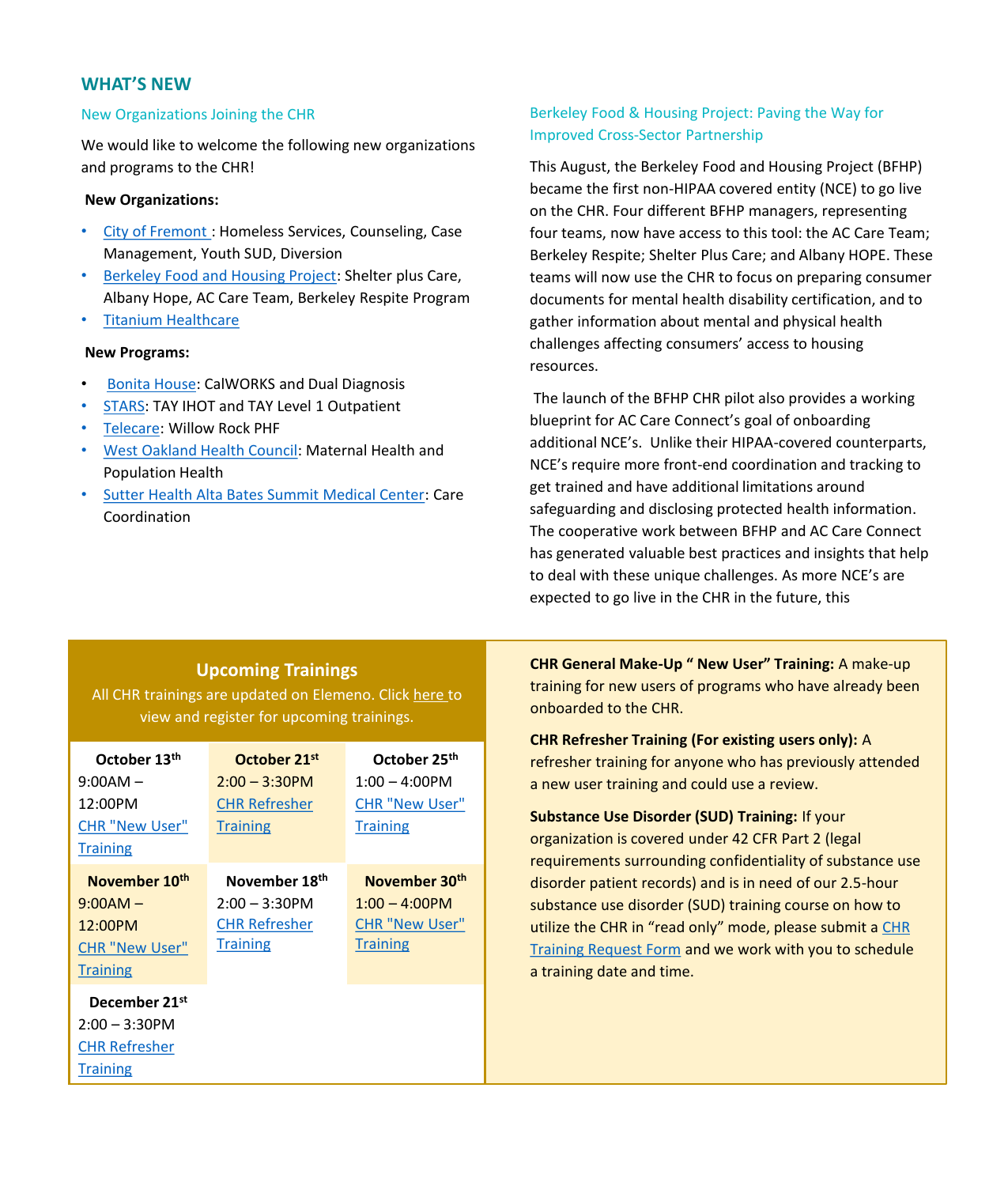## **NEW DATA INTEGRATION**

#### NEW: Improved Mental Health Data Integration!

The rules and regulations governing how different data can be shared to improve care coordination continue to evolve! Healthcare professionals increasingly agree that by rapidly sharing more data, they can make better data-informed decisions about the care of the consumers they serve. This emerging consensus has in turn prompted changes to laws specifying how mental health information can be shared between HIPAA-covered entities for the purposes of care coordination. Based on these revisions and reinterpretations of certain laws, HCSA leadership and the Data Governance Committee recently approved a countylevel policy change: mental health data is now displayed in the CHR, without an additional, specific consent for mental health information on the ISA or Whole Person Care enrollment status.

This policy change supports the County of Alameda's efforts to improve both the Care Team members' communication across sectors and their coordination of treatment for shared consumers. By simplifying access to critical mental health information, Care Team members are better equipped to ensure that consumers are getting the right services at the right time. This decision to improve mental health information sharing marks another major step in the aligned County and State efforts to reduce fragmented care and excessive crisis system utilization.

#### **What does this mean for you?**

For any consumer that you are allowed to see in the CHR, you will now see mental health information, if we receive this data. This could include mental health diagnoses, medications, encounters, program information (for example, enrollment in Full-Service Partnership), and so forth.



If there is an ISA signed with just the HIV checkbox marked, you will see CCDA documents in the record if they are available. The mental health checkbox will no longer filter out CCDA access for regular CHR users from HIPAA covered entities, if unchecked.

CHR users from non-HIPAA covered entities will still have to get an ISA from a consumer to see these records and will only see HIV test information and/or mental health information if these sensitive services checkboxes have been checked by the consumer.

We expect this change to go into effect within the next two months. We will host a webinar detailing these changes on October 20, 2021, from 12:00-1:00PM. You can register for the webinar [here.](https://attendee.gototraining.com/r/3932050811406183426)

#### John George Encounter Information

John George Psychiatric Hospital continuity-of-care documents (CCDA documents) are now live and available for use in the CHR. These documents contain encounter-level summaries related to a consumer's care coordination activities, including reasons for visit; encounter details; treatment plans; discharge instructions; and so forth.

You can retrieve CCDA documents in the "Files & Documents" tab of an individual consumer's health record by clicking "Uploaded Files" and then searching for a continuity-of-care attachment. If you find one, click on the "Continuity of Care" link (highlighted in blue) to open it.

Please note that CCDA documents are only visible if a consumer has signed an Information Sharing Agreement (ISA) and has consented to full sharing of data types, including mental health information and HIV test results.

#### Skilled Nursing Facility (SNF) Encounter Data

The CHR is now receiving an additional feed of Admission, Discharge, Transfer (ADT) data from more Skilled Nursing Facility (SNF) locations. These encounters will show facility name, visit dates, type of visit and diagnosis. This information will show in the Encounters tab. We hope this data will be useful for care team members who need to coordinate care upon hospital discharge and often have trouble tracking down consumers after hospital release.

#### Coming Soon: Improved Housing Details Tab

This year, many housing organizations throughout Alameda County participated in training on the new Coordinated Entry changes for getting consumers assessed and matched to housing resources. AC Care Connect is working on improving the CHR's display of housing data to better support care team members who may be working with consumers experiencing homelessness. We anticipate releasing these improvements to the Housing Details tab in the first quarter of 2022. In addition to these data changes, we plan to share updated Coordinated Entry training materials on Elemeno once these resources are finalized.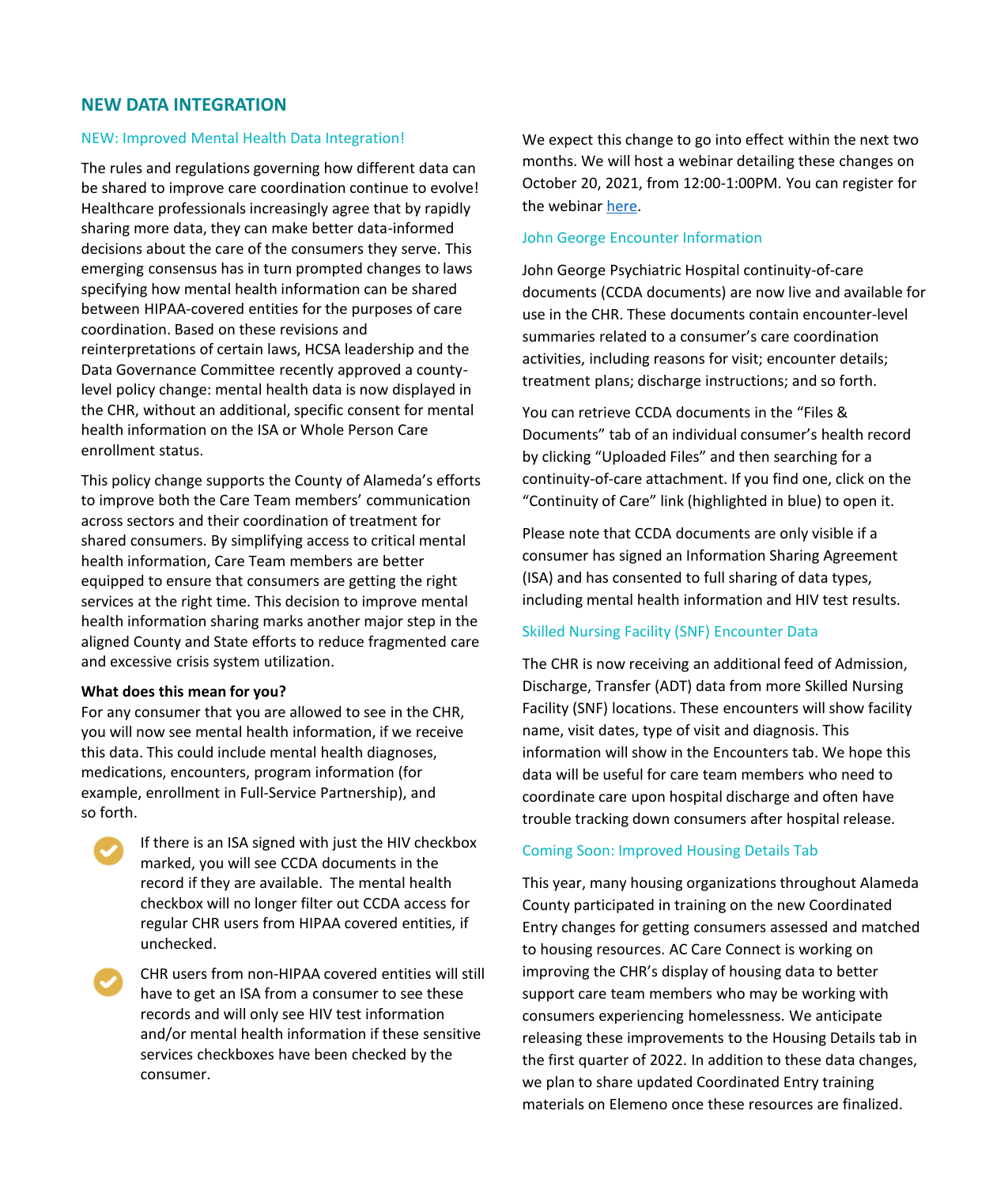## **TIPS & TRICKS**

#### Contacts and Care Team

To see which enterprises a Consumer is attributed to, follow these steps.

- 1. Click on the Contact & Care Team Tab in the Consumer's Health Record
- 2. Select the **Show More** icon
- 3. Scroll to see a list of enterprises associated with the Consumer



#### Large Volume Care Team Add

You can add multiple Consumers from Organizational Panel List to My Panel by making yourself a member of those Consumers' care team. Follow the below steps to add multiple Consumers.

- 1. Select Check Box to the left of Consumer ID for each consumer to be included
- 2. Select the User's care team role from the Care Team Role drop down
- 3. Click the Submit Icon

|                                  |             |   | Range: A - C D - H I - M N - R S - Z All |                    |     |      |        |            |                |                                   |                  |  |  |
|----------------------------------|-------------|---|------------------------------------------|--------------------|-----|------|--------|------------|----------------|-----------------------------------|------------------|--|--|
| Subscribed Lists                 | $\bigoplus$ | 0 |                                          |                    |     |      |        |            | Care Team Role |                                   |                  |  |  |
|                                  |             |   | n Drag here to set row groups            |                    |     |      |        |            |                | Admitting Physician               |                  |  |  |
| My Panel BACS                    | ⊖           |   |                                          | <b>Consumer ID</b> | CIN | Name | Gender | <b>DoB</b> | Prima          | Attending Physician               |                  |  |  |
|                                  |             | ⊵ | 29                                       |                    |     |      | Male   |            | <b>Service</b> | Behavioral Health<br>Provider     | $\blacktriangle$ |  |  |
| <b>Organizational Panel BACS</b> | $\Theta$    |   | 29                                       |                    |     |      | Male   |            | Darde          | Care Coordinator                  | г                |  |  |
|                                  |             | ☑ | $2^{\circ}$                              |                    |     |      | Female |            | Torri,         | Case Manager                      |                  |  |  |
|                                  |             |   | 29                                       |                    |     |      | Female |            | $\sim$         | Case Owner                        |                  |  |  |
|                                  |             |   | 20                                       |                    |     |      | Female |            |                | <b>Blouir</b> Clinical Supervisor |                  |  |  |
|                                  |             |   | 20                                       |                    |     |      | Male   |            |                | Krebsbach, Doug                   | $\bigoplus$      |  |  |

#### Elemeno

**New to Elemeno?** Elemeno is an online platform containing tip-sheets, guides, videos, and other resources for providers in Alameda County. In addition to resources on providing Care Management, Health Plans, Benefits, Housing, Mental Health, Primary Care, and Substance Use Disorder Treatment, Elemeno also hosts key resources for navigating the CHR. Take this quick tour [to better access and navigate your way through Elemeno. Use the self-](https://careconnect.elemenohealth.com/#/resource/QR3962170dad740c260516?source=resources)registration feature by clicking "First time? Create an Account" and entering your organization email [here.](https://careconnect.elemenohealth.com/#/login)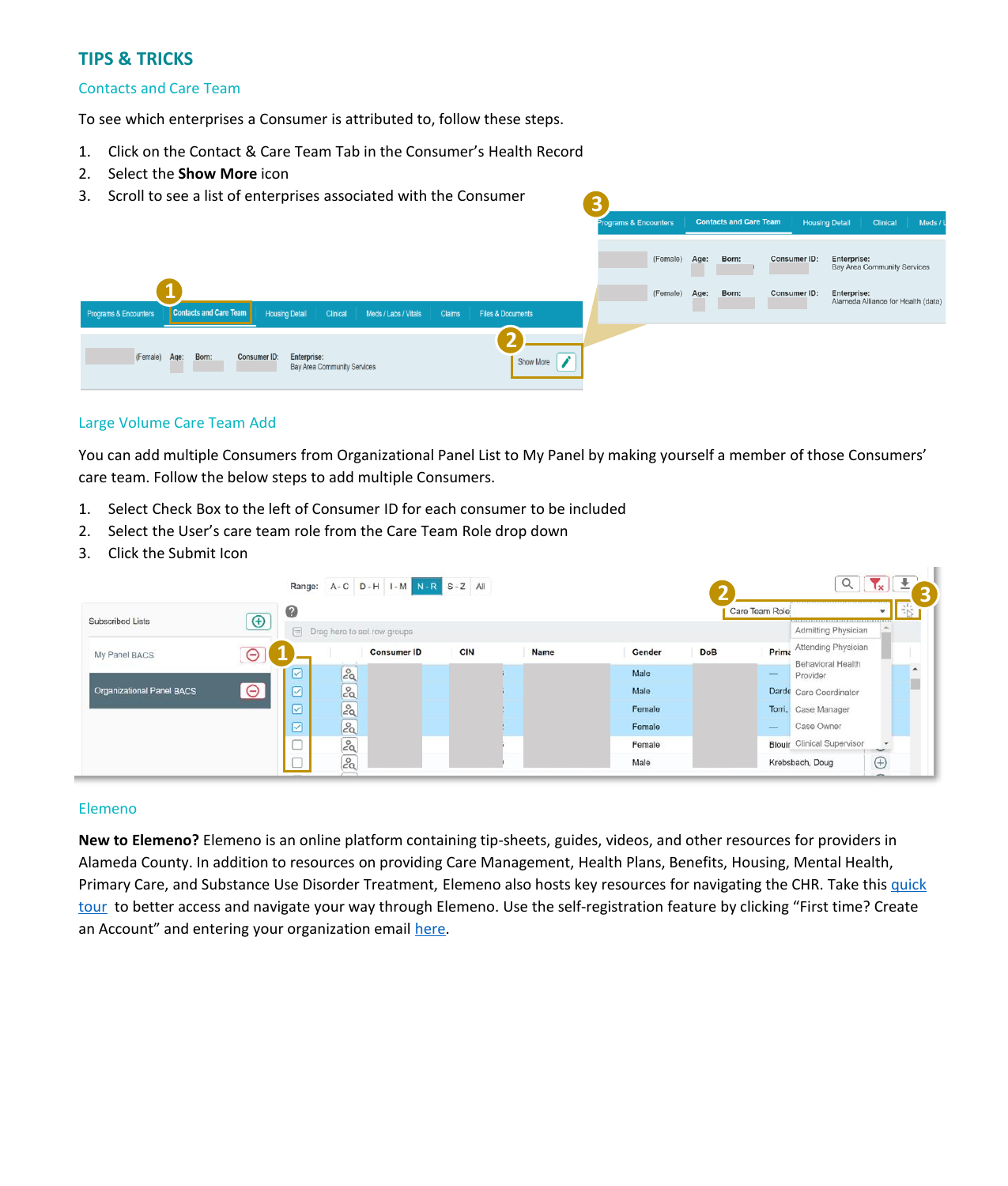## **SUPER USER WORKGROUP**

Thank you to all Super Users who attended September's Super User Workgroup! We appreciate your dedication and commitment. For September, we "Looked Back to Move Forward" by reviewing all of the changes, updates, and new information that has been added to the CHR since its launch in September 2019. During the meeting, we discussed the CHR expansion (allowing for more consumers to be accessed in the CHR), the continuous onboarding of Programs, new data streams, and the key upgrades such as the availability of Medi-Medi information, the housing tab updates, DocuSign for the ISA, and a few other items. Finally, we concluded with the number of ways to use the CHR for Discharge Planning.

Lastly, we did announce one huge change for the Super User workgroup. The Super User Workgroup will no longer be meeting monthly, but has now decided to move to quarterly meetings to allow room for other CHR adoption and utilization activities.

If you are interested in becoming a Super User, please contact Carla Justice ([cjustice@pcgus.com](mailto:cjustice@pcgus.com)) for more information.

#### **DATA CORNER**

As of September 20, 2021, over 1,175 individuals from approximately 30 organizations have been trained as CHR users and have CHR user accounts. Since July 2021, over 100 new CHR users have been trained.

# Organization Trained Users as of September 20, 2021



#### **Other includes:**

- Tiburcio Vasquez Health Center (0.9%)
- Community Health Center Network (0.9%)
- Axis Community Health (0.8%)
- Titanium (0.8%)
- Asian Health Services ((0.7%)
- Family Bridges (0.7%)
- Five Keys (0.6%)
- La Clinica de la Raza (0.6%)
- Fred Finch (0.4%)
- Berkeley Food & Housing Project (0.3%)
- STARS (0.2%)
- Sutter Health (0.1%)

\*HCSA includes Alameda County Behavioral Health, Health Care for the Homeless, Alameda County Public Health Department, and Alameda County EMS.